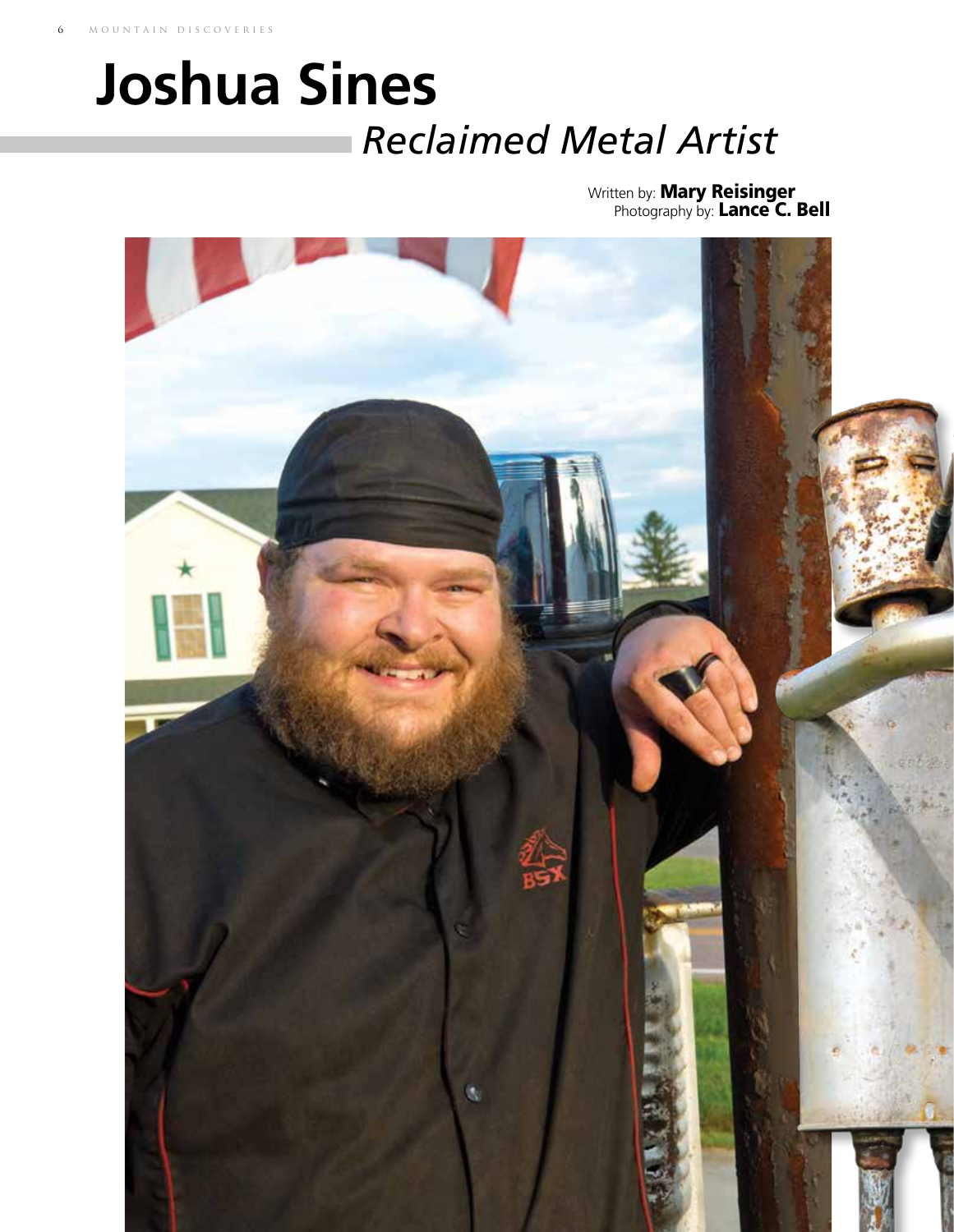

**Above: Josh rummages through his discarded parts collection for salvageable odds and ends for one of his creations.**

**Facing page: Josh Sines and one of his "Tin Men" made entirely of used car parts, with the exception of the saxophone.** 

**Inset below: A replica of "The Thinker," one of Josh's creations, made from a timing chain and a piece of tail pipe.**

When Joshua Sines is not managing My-O-Tire, the family automotive shop in Oakland, Maryland, he might be found constructing sculptures out of scrap metal.

Sines picked up the rudiments of welding and brazing from technicians in the garage and by teaching himself; he honed his metal working skills in a shop in LaVale where he needed to do this sort of work because no one else could. About the time he graduated from high school, he began making ashtrays and coat racks for practical use in the garage. (There were lots of smokers working there then, but they have all quit smoking in the last few years).

One day, he looked at a bucket full of discarded auto parts and decided he wasn't going to make another coat rack or ashtray. Instead, he made a four-foot tall figurine and called it Steve The Googly-Eyed Alien Exhaust Pipe Man. He made more of these figures, kept some in the garage, and gave some to friends. Customers in the shop would see them and encourage him to do more and to exhibit and sell his work.

In October 2013, Josh Gambetta, a customer, friend, and fellow artist, insisted that Sines join him in a gallery exhibit at Eye for Art, owned by Angie Sincell. The experience propelled Sines into taking his art more seriously. He

> named his effort Reclaimed Metal Art; he is interested in keeping reclaimed metal "identifiable as what it was" to bring attention to our overconsumption and to spark thinking about "what can be done with things that have outlived their intended purpose."

> > For a few years, Sines took part in craft shows as a way to promote and sell his sculptures. However, his work was so heavy that it took "a couple of trucks, three guys, and hours of

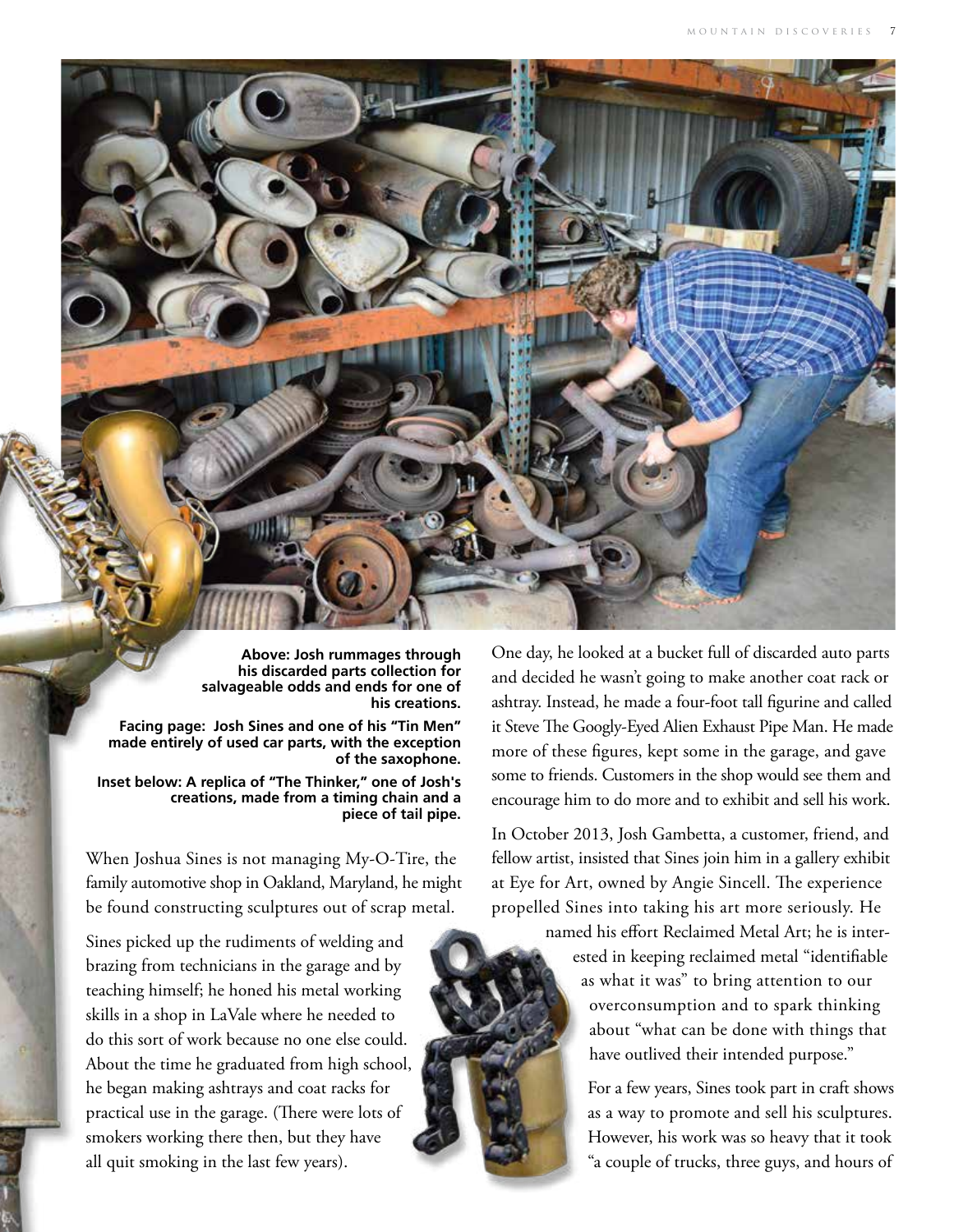

**In these 3 photos, Josh works to complete a custom banister and rail filler for a new home. Made of various memorable farm parts supplied by the customer, the filler brings to life "touch and feel" memories of their past. The rail consists of stirrups, horse shoes, belts, buckles, small bells, and various other parts** 

> **tradtionally found in old barns and stables.**

**Below left is another "tin man" – Banjo Man.**

work" to set up the displays at these shows. People were interested in his work, but few could easily buy a piece and transport it home.

Sines called on a high school hobby, photography, to take a different approach. He photographed his work and sold the prints.

The first Mountain Maker Fest at Garrett College in 2015 provided him with an opportunity to safely demonstrate the work he does. Visitors wore

JoshuaSines.com

welding helmets to protect their eyes while they watched

him weld. This gave him some new ideas about ways to make his work accessible to others. Since recordings of welding are safe to watch, he has made several videos that are available on YouTube; though he warns that

he is "not a videographer," these videos show him constructing his reclaimed metal art. He realized that at live shows like the Mountain Maker Fest, he could work behind a sight barrier and have a camera project what he is doing for viewing by the audience.

> In recent years, Sines has found his metal sculpture changing in two ways. He





has introduced more abstraction, sometimes creating sculptures that convey an action or idea rather than a person or animal. He has also taken on more commissioned pieces, and these have expanded his repertoire beyond automotive parts. One customer supplied him with items like mountain bikes and golf clubs to craft a gift for someone who pursues those sports. Another asked him to use equipment related to horses—bits, stirrups, spurs, horse shoes, tie rings, tools—to make a stairway balustrade honoring the family background in farrier work.